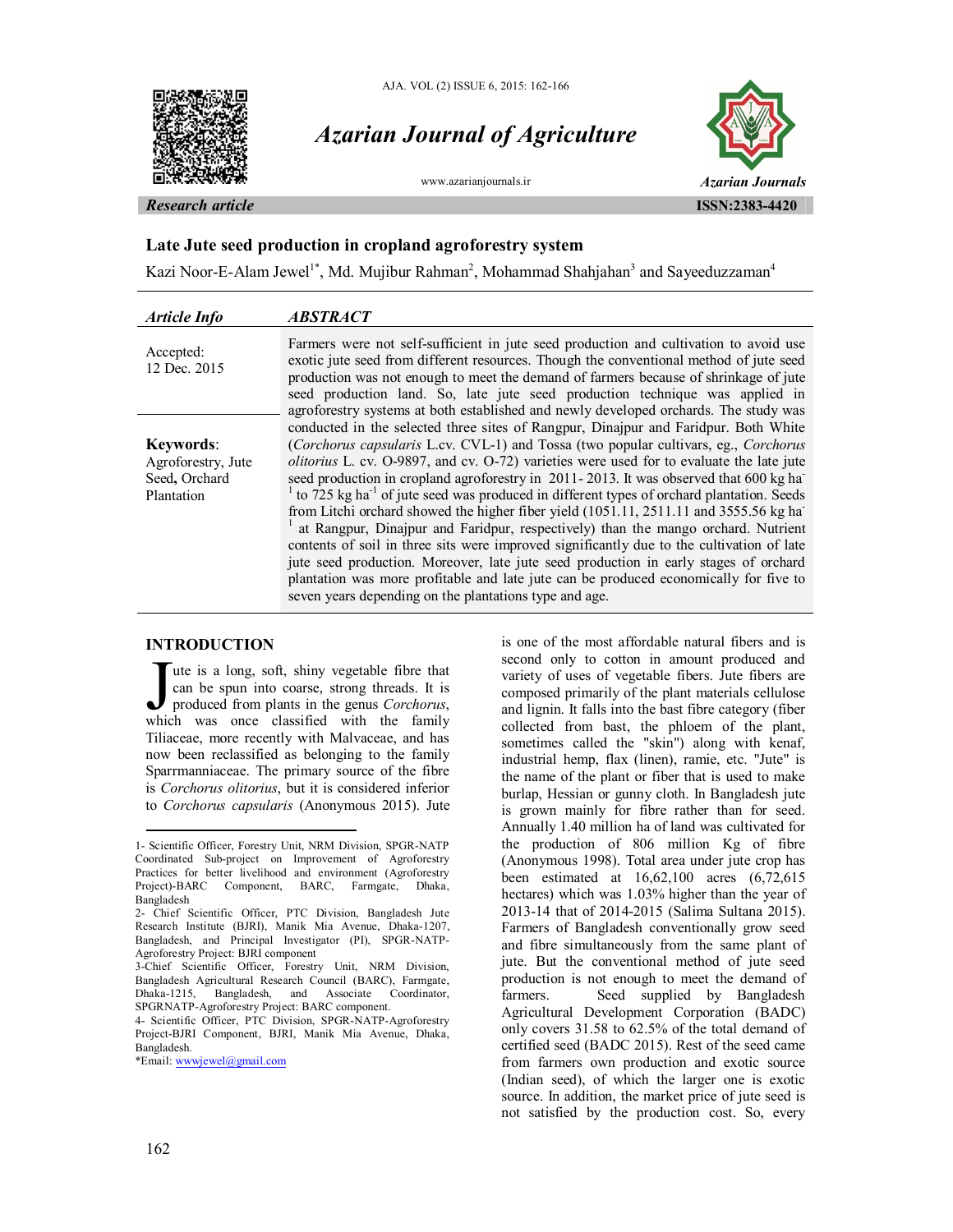village of the country has been facing acute shortage of good quality jute seed. Certified seeds of an improved variety provide 20 percentage additional yield of the crop (Hossain et al*.* 1994). Farmers usually suffer from early immature flowering of jute crop using exotic seed. Seeds of Bangladesh Jute Research Institute (BJRI) developed varieties have great acceptance to the farmers, but government production contribution is negligible in comparison to the need. In this situation there was no alternative to motivate the farmers to cultivate their own seed using BJRI developed varieties and technology. BJRI has been advocating late or off season seed production for higher seed yield and economic return, which to be sown in the month of August and September and harvested in December and January (Hossain et al. 1994). But at the same time, jute seed crop experienced competition with the winter vegetables for main land. Since winter vegetables are high value crop, farmers are not even interested to intercrop the jute seed crop with winter vegetables. So, farmers may decide to produce jute seed crop in their homestead, pond bank and in orchards where sunlight is available by using modern agroforestry systems for their economic benefit. Sowing time for jute crop largely depends on early rainfalls, which is a short spell and needed a huge amount of jute seed. To overcome jute seed problems and to ensure supply of required good quality seeds, agroforestry system was introduce in farmers homestead, newly developed and established orchards. In this study, attempts have been made to introduce agroforestry system for good quality jute seed production in farmer's newly developed and established orchard.

# **MATERIALS AND METHODS**

The field experiment was conducted at Dinajpur, Rangpur and Faridpur in 2011 to 2013, and data were collected from 20 selected farmers from each of the three sites. The experimental site belongs to newly developed orchard and early stages of established orchard. The modern variety of jute, eg. white (*Corcorus capsularis,* cv. CVL-1) and tossa (*Corcorus aulitorious,* cv. O-9897, and cv. O-72) varieties were used for the consecutive production. Farmers have sown their jute seed at mid-July to mid-August and harvested at mid-December. An average (three years) plot size of 0.08 ha (0.08 ha in Rangpur, 0.09 ha in Faridpur and 0.08 ha in Dinajpur) in the three selected areas. Soil fertility status and moisture content of the selected area were measured. Seed yield data were analyzed by Gomez and Gomez (1983) and the mean differences were adjudged by Duncan's Multiple Range Test. Jute seed produced in agroforestry systems were tested in the seed pathological laboratory of Bangladesh Jute Research Institute (BJRI) for the insects and pests

infestation. Laboratory tests, eg., germination test was also evaluated. Field experiment for comparison of the produced seed with Breeders Seed and TLS (as control) were executed in the fibre crop growing season.

# **RESULTS AND DISCUSSION**

On an average 447.5 kg jute seed and 4027.5 ka of jute by product was produced from per ha of land. Local market price (LMP) of jute seed and jute by-product were USD 1.73 and Tk 0.03 per kg on an average. Average price of other crop/vegetables produced from the same piece of land earned USD 734.64per ha. (USD 460.45 at Rangpur, USD 230.51 at Faridpur and USD 1512.97 at Dinajpur respectively in an average) whereas jute seed crop earned USD 884.82 from each decimal of land (Table 1).

In the Rangpur area farmers sown jute seed in the orchard (most of the cases are Mango and some are Litchi) in mid-August to late-September. Jute varieties in most of the cases are O-9897, in very few cases O-72. It was observed that 600 kg to 750 kg of jute seed was produced in per ha of land in different types of orchard plantation (Table 2). Best benefit cost ratio (BCR) was observed from jute seed produced in the mango plantation 2.5 years of age in Dinajpur, where tree height average was 1.52m and canopy diameter was 2.03m.

Fibre crop yield performance studies were done by the seed produced from different agroforestry systems were conducted in the experimental sites. Fibre production results were presented in the following tables 3(a), 3(b) and 3(c).

It was observed in the table  $4(a - c)$ , that jute seed from litchi plantation at Faridpur shown highest  $(10666.67 \text{ kg ha}^{-1})$  fiber yield.

Test results showed that, fibre production was better considering the seed produced in the agroforestry systems to the normal seed (TLS) at all of the 3 experimental sites.

Collected soil samples of selected 20 farmer's field were tested in Soil Resource Development Institute (SRDI) laboratory for changes of major macro nutrients/contents before jute seed sowing and after jute seed harvesting from the field. Average results of 20 (Dinajpur and Rangpur) and 11 (Faridpur) samples with statistical analyzed (T test) and presented with the initial soil status of before and after cultivation of the jute seed crop (with tree plantation) in the tables 5 (a to c).

It is seen from the table  $5(a)$  that the P, S and Zn contents in the soil of Dinajpur region improved significantly (statistically) and OM also physically improved though it is not statistically significant due to the cultivation of late jute seed crop in the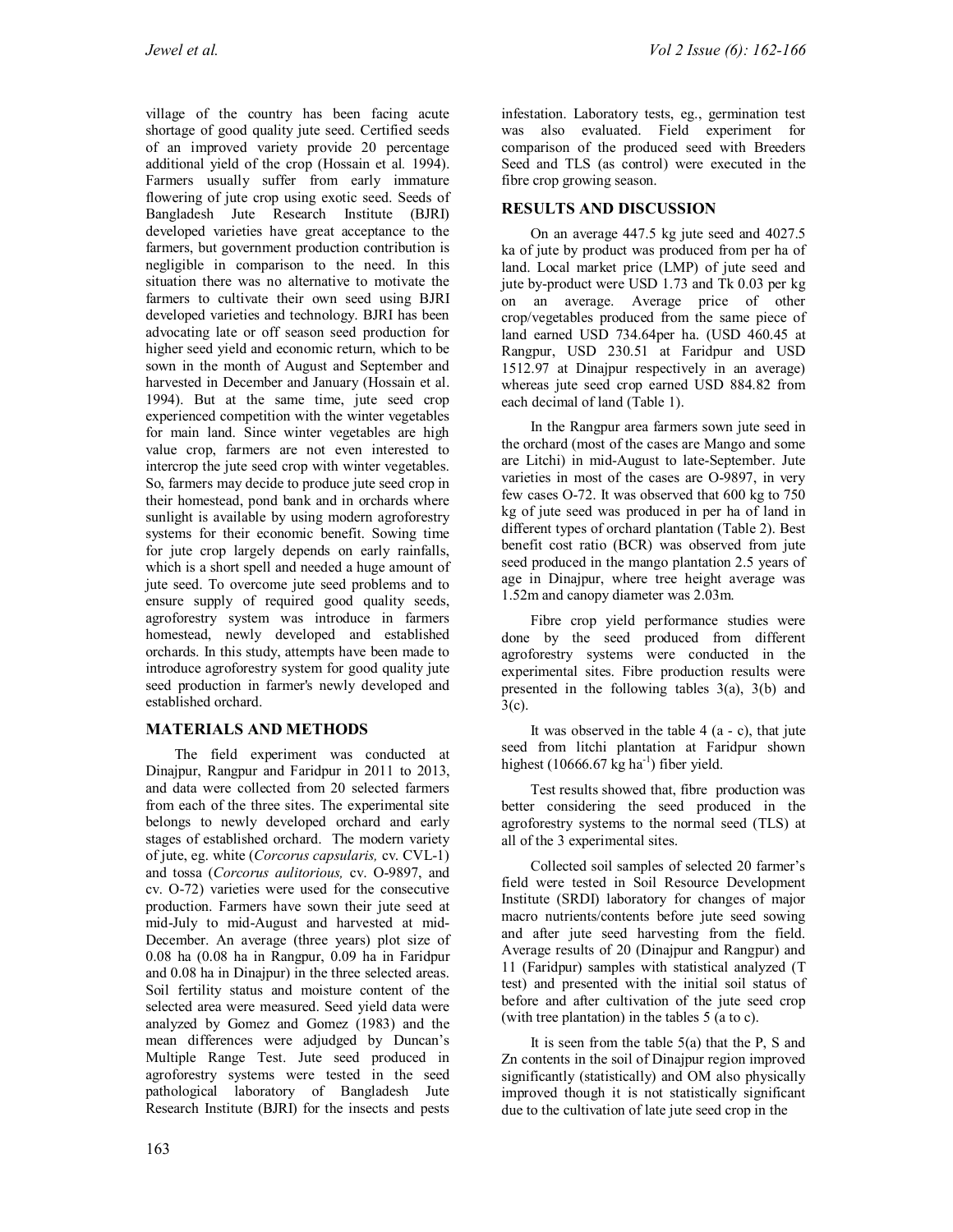Table 1. Comparative Statement of Late Jute Seed Production

|                                                                           | <b>Experimental Site</b>                                           |         |        |         |          |        |         |          |        |         |
|---------------------------------------------------------------------------|--------------------------------------------------------------------|---------|--------|---------|----------|--------|---------|----------|--------|---------|
| <b>Items</b>                                                              |                                                                    | Rangpur |        |         | Faridpur |        |         | Dinajpur |        | Grand   |
| Year                                                                      | 2011                                                               | 2012    | 2013   | 2011    | 2012     | 2013   | 2011    | 2012     | 2013   | Average |
| Average Plot<br>Size (ha.)                                                | 0.12                                                               | 0.05    | 0.07   | 0.12    | 0.06     | 0.08   | 0.12    | 0.05     | 0.09   | 0.08    |
| Average Seed<br>Yield $(kg ha^{-1})$                                      | 675                                                                | 437.5   | 445    | 675     | 305      | 250    | 675     | 305      | 265    | 447.5   |
| Average Seed<br>$LMP*$ (USD<br>$kg^{-1}$                                  | 1.75                                                               | 1.43    | 1.81   | 1.91    | 1.27     | 1.84   | 1.75    | 1.91     | 1.95   | 1.73    |
| Average By-<br>product (kg ha <sup>-</sup>                                | 5000                                                               | 4285    | 5445   | 4020    | 4175     | 3522.5 | 3040    | 4125     | 2632.5 | 4027.5  |
| Average By-<br>product LMP<br>$(USD kg^{-1})$                             | 0.03                                                               | 0.03    | 0.03   | 0.02    | 0.03     | 0.03   | 0.02    | 0.02     | 0.03   | 0.03    |
| <b>Total Sale</b><br>$(USD ha^{-1})$                                      | 1305.74 745.12                                                     |         | 982.01 | 1381.87 | 493.40   | 556.55 | 1246.30 | 659.62   | 535.53 | 884.82  |
| Average price<br>of Other<br>crop/vegetable<br>s produced<br>$(USD ha-1)$ |                                                                    | 460.45  |        |         | 230.51   |        |         | 1512.97  |        | 734.64  |
| Other<br>Crop/Vegetab<br>les                                              | Garlic, Cauliflower, Reddish, Rice, Banana, Turmeric, Chili, Maize |         |        |         |          |        |         |          |        |         |

LMP\* = Local Market Price

Table 2. Average late jute seed production in three experimental sites under mango and litchi orchard

| No. | Area        | Orchard | Land  | <b>Plantation detail</b>                            | <b>Seed vield</b> | <b>BCR</b> |
|-----|-------------|---------|-------|-----------------------------------------------------|-------------------|------------|
|     |             | tvpe    | (ha)  |                                                     | $(kg ha^{-1})$    |            |
| 01. | Rangpur     | Mango   | 0.2   | 3 yrs, ht. 2.05 m, BD 20.16cm, Canopy dia. 2.74m    | 600               | 1.54       |
| 02. | Dinajpur    | Mango   | 0.1   | 2.5yrs, ht. 1.52m, BD 17.78cm, Canopy dia. 2.03m    | 750               | 1.70       |
| 03. | Faridpur    | Mango   | 0.1   | 2yr, ht. (Avg.) 0.61m, BD 7.62cm, Canopy dia. 0.76. | 700               | 1.60       |
| 04. | Three Sites | Litchi  | 0.1   | 2yr, ht. (Avg.) 0.61m, BD 7.62cm, Canopy dia. 1.22. | 650               | 1.67       |
|     | Average     |         | 0.125 |                                                     | 670               | 1.62       |

*Note: yrs.=Years, ht.= Height, BD= Diameter at Breast height, Avg. = Average*

Table  $3(a)$ . Fibre yield (kg ha<sup>-1</sup>) at Rangpur site

| Seed production system                  | Average fibre vield $(Kg ha-1)$ | Total    | Average  |         |         |
|-----------------------------------------|---------------------------------|----------|----------|---------|---------|
|                                         | 1st Year                        | 2nd Year | 3rd Year |         |         |
| <b>Mango</b> based agroforestry system  | 626.67                          | 793.33   | 866.67   | 2286.67 | 762.223 |
| <b>Litchi</b> based agroforestry system | 986.67                          | 83333    | 1333.33  | 3153.33 | 1051.11 |
| Control                                 | 713.33                          | 1033.33  | 1066.67  | 2813.33 | 937.777 |
| Block total                             | 2326.67                         | 2659.99  | 3266.67  | 8253.33 |         |

Table  $3(b)$ . Fibre yield (kg ha<sup>-1</sup>) at Dinajpur site

|                                           | Average fibre vield $(Kg ha^{-1})$ | Total    | Average  |         |         |
|-------------------------------------------|------------------------------------|----------|----------|---------|---------|
| Seed production system                    | 1st Year                           | 2nd Year | 3rd Year |         |         |
| Seed produced in <b>Mango</b> plantation  | 1866.67                            | 2333     | 2066.67  | 6266.67 | 2088.89 |
| Seed produced in <b>Litchi</b> plantation | 2333.33                            | 2133     | 3066.67  | 7533.33 | 2511.11 |
| Control                                   | 2000                               | 2467     | 2333.33  | 6800    | 2266.67 |
| Block total                               | 6200                               | 6933     | 7466.67  | 20600   |         |

Table  $3(c)$ . Fibre yield (kg ha<sup>-1</sup>) at Faridpur site

|                                           |          | Average fibre vield $(Kg ha-1)$ | Total    | Average  |         |
|-------------------------------------------|----------|---------------------------------|----------|----------|---------|
| Seed production system                    | 1st Year | 2nd Year                        | 3rd Year |          |         |
| Seed produced in <b>Mango</b> plantation  | 3000     | 3400                            | 3666.67  | 10066.67 | 3355.56 |
| Seed produced in <b>Litchi</b> plantation | 3866.67  | 3333.33                         | 3466.67  | 10666.67 | 3555.56 |
| Control                                   | 3600     | 4000                            | 2333.33  | 9933.33  | 3311.11 |
| Block total                               | 10466.67 | 10733.33                        | 9466.67  | 30666.67 |         |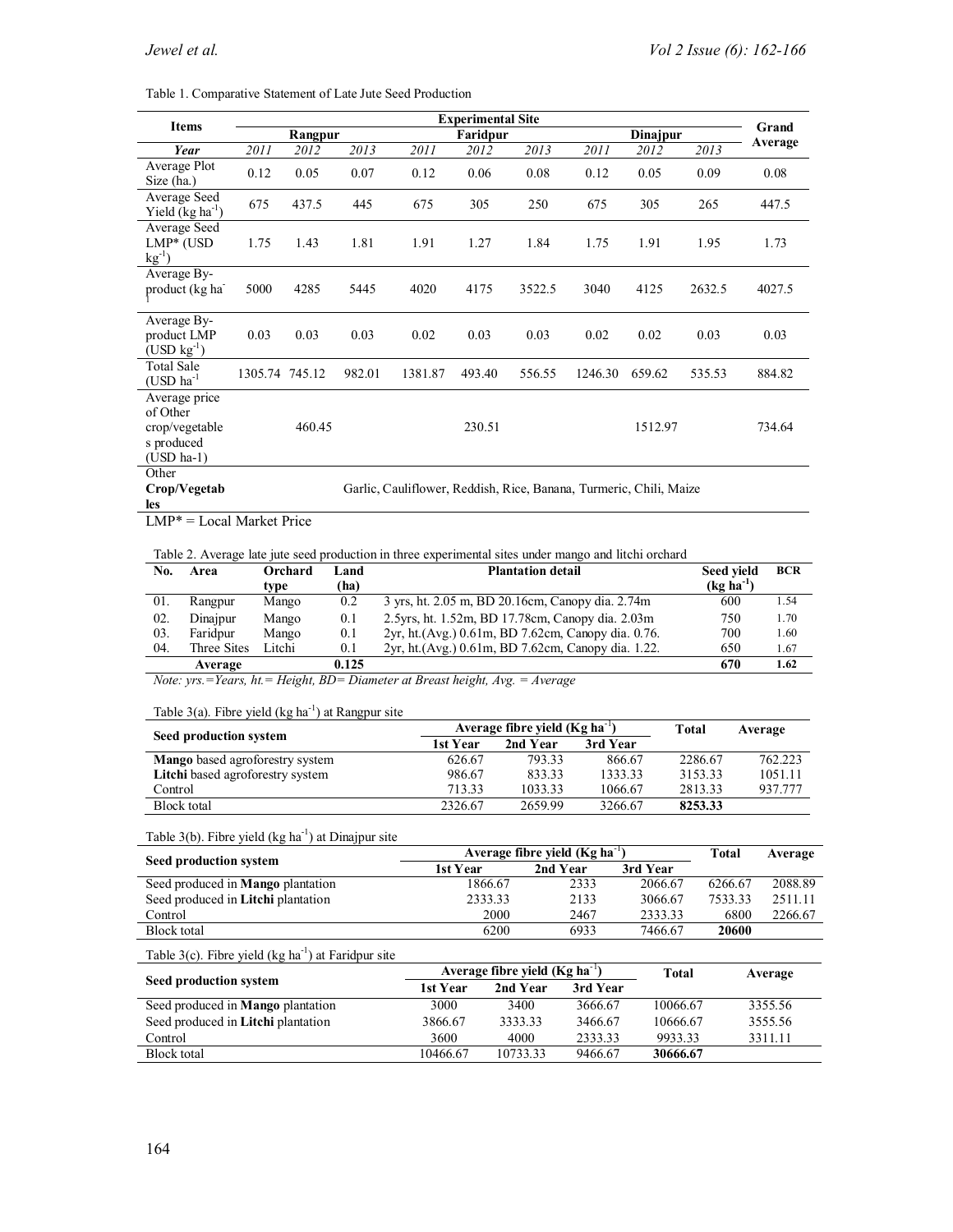| <b>Source of variation</b> | .<br><b>Sum of Squares</b> | df | <b>Mean Squares</b> |
|----------------------------|----------------------------|----|---------------------|
| Between treatments         | 127118.9235                |    | 63559.4617*         |
| Between blocks             | 151418.0939                |    | 75709.0469*         |
| Error within treatments    | 86182.35067                | 4  | 21545.5877          |
| Total                      | 364719.368                 |    | 45589 921           |

\* Significant at p≤0.05.

Table 4(b). Analysis of variance table for fibre yield at Dinajpur

| <b>Source of variation</b> | <b>Sum of Squares</b> | df | <b>Mean Squares</b> |             |
|----------------------------|-----------------------|----|---------------------|-------------|
| Between treatments         | 269626.8148           |    |                     | 134813.407* |
| Between blocks             | 269630.8148           |    |                     | 134815.407* |
| Error within treatments    | 438522.3704           | 4  |                     | 109630.593  |
| Total                      | 977780.0001           |    |                     | 122222.1    |

\* Significant at p≤0.05.

Table 4(c). Analysis of variance table for fibre yield at Faridpur sites

| <b>Source of variation</b> | <b>Sum of Squares</b> | <b>Mean Squares</b> |             |
|----------------------------|-----------------------|---------------------|-------------|
| Between treatments         | 151112.8889           |                     | 50370.963*  |
| Between blocks             | 856295.037            |                     | 428147.519* |
| Error within treatments    | 1928905.111           |                     | 321484.185  |
| Total                      | 2936313.037           |                     |             |

\* Significant at p≤0.05.

Table 5(a). Soil status of Dinajpur on before and after jute seed cultivation

| Averages of 20 samples | pН     | $OM\%$ | TN%     |          |                | Zn     |
|------------------------|--------|--------|---------|----------|----------------|--------|
|                        |        |        |         |          | $\mu$ g/g soil |        |
| Before                 | 5.5820 | 0.7980 | 0.0935  | 44.0725  | 52.8355        | 0.8385 |
| After                  | 6.9300 | 1.8125 | 0.10245 | 130.2700 | 60.2775        | 2.9760 |
| <b>T</b> calculated    | 3.1037 | 4297   | 0.0005  | 10270    | 1288           | 4.0291 |
| T critical $(5%)$      |        |        |         | .6944    |                |        |

| Table 5(b). Soil status of Rangpur on before and after jute seed cultivation |  |  |  |
|------------------------------------------------------------------------------|--|--|--|
|                                                                              |  |  |  |
|                                                                              |  |  |  |
|                                                                              |  |  |  |

| Averages of 20 samples | рH     | $OM\%$ | TN%    | Zn             |  |
|------------------------|--------|--------|--------|----------------|--|
|                        |        |        |        | $\mu$ g/g soil |  |
| Before                 | 5.0810 | .6895  | 0.0835 | 1.1960         |  |
| After                  | 5.1715 | . 7440 | 0.0845 | 2.0545         |  |
| <b>T</b> calculated    | 5.4400 | 0.3534 | 0.1215 | 7134           |  |
| T critical $(5%)$      | .6944  |        |        |                |  |

Table 5(c). Soil status of Faridpur on before and after jute seed cultivation

| Averages of 11 samples | pН     |                |         |        |  |
|------------------------|--------|----------------|---------|--------|--|
|                        |        | $\mu$ g/g soil |         |        |  |
| Before                 | 7.8727 | 5.6181         | 5.9272  | 0.2609 |  |
| After                  | 8.1727 | 15.5000        | 11.1000 | 0.2272 |  |
| <b>T</b> calculated    | 2.6187 | 4.8588         | .0190   | 5591   |  |
| T critical $(5%)$      | .7250  |                |         |        |  |

farmers orchards areas. Similarly it is clear from the tables  $5(b)$  and  $5(c)$  that the Zn content in Rangpur (Table 5b) site and S in Faridpur (Table 5c) region improved significantly and physical (visible) improvement occurred for the other important soil contents/ nutrients due to the cultivation of late jute seed crop in the farmers orchards areas. So it can be concluded that the production late jute seed crop improves the soil condition of the land.

# **CONCLUSION**

The experiment was conducted in the late jute production season at farmers' field in Rangpur, Dinajpur and Faridpur region to introduce the BJRI developed late jute seed production technology in farmer's orchard based agroforestry systems to made them self-sufficient in jute seed production. On an average total earn from jute seed and jute by product was 884.82 USD ha<sup>-1</sup> whereas only crop/vegetables earn  $734.64$  USD ha<sup>-1</sup>. In addition, it was found that the soil OM status was improved in the three experimental sites also. So late jute